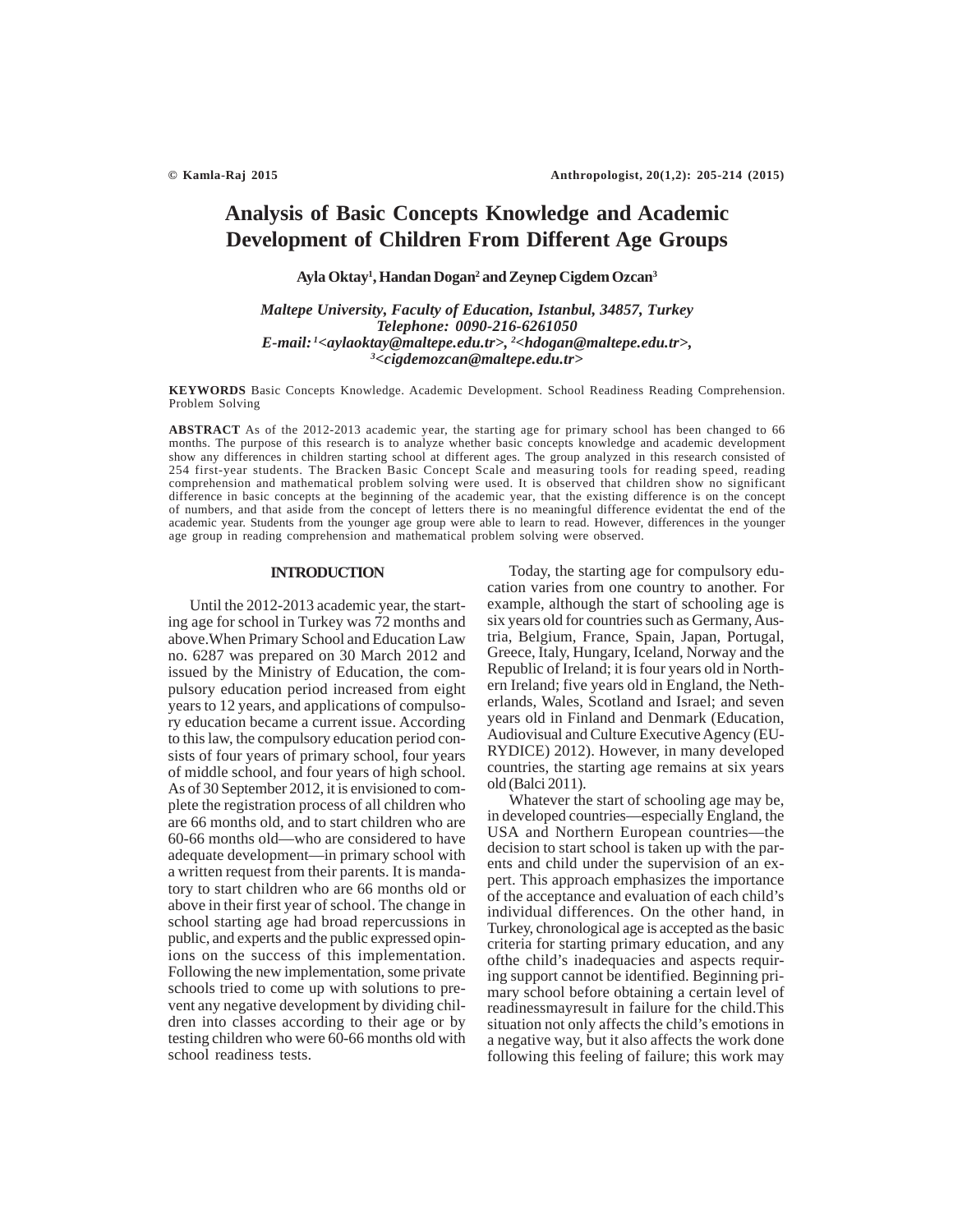not beas effective as the precautions that could have been taken in the beginning (Erkan and Kirca 2010).

Papers concerning the starting age for primary education and childrens' academic development statethat children starting the first grade at a younger age show quick development (Stipek and Byler 2001; Docket and Perry 2009); on the other hand, other papers suggest that these children start school at a disadvantage (McCllelland et al. 2000). Although there are papers determining that the academic performance of younger age groupsof children is lower than that of other age groups (Davis at al. 1980; Breznitz and Teltsch 1989), there are other papers stating that age is not a predicting variable for academic success (Alexander and Entwistle 1988; Jones and Mandeville 1990; Fertig and Kluve 2005). Therefore, it can be concluded that age is not a single determining variable—other variables are also influential.

The acceptance of children turning six years old at the end of March means that they will be in the same classroom with children who are almost one to one-and-a-half years older than they are. Also, no matter what the schooling age may be, there will certainly be children who are not ready to start their first year. This situation may cause various problems for children, and may result in children distancing themselves from school (Oktay 2013). For this reason, it is important to determine a child's readiness for primary school (Bagceli-Kahraman and Basal 2013). Reading, writing, mathematics, self-care, being away from his or her parents, showing healthy social behaviors, adapting to the physical environment, listening to his or her teachers, and makingfriends are abilities expected from a child in primary school. These skills are defined as "school maturity or readiness for school". Readiness for school is defined by Thackeray and Downing (1972) as a readiness for all kinds of learning—a period where the child can easily and sufficiently learn without facing any emotional difficulties.

Readiness for primary school depends on various factors such as: physical factors (vision and hearing, fine motor skills and health); cognitive factors (learning skills); language development factors (the ability to follow instructions by understanding receptive language-spoken expressions, expressive language, spoken self-expression and the ability to verbally communicate with people); social and emotional factors; and sociocultural factors (the family's financial situation, number of family members, living conditions, parents' education level and view on education, the right to play given to the child, social amenities, the amount and quality of time parents spend with the child etc.) (Halle et al. 2000). School readiness not only consists of the development of cognitive and literacy skills, it also covers all of the necessary domains that children need, such as physical, social, emotional and language development (McTurk et al. 2011; Morrison 2011; Halle et al. 2012; Sahin et al. 2013).

Development is very fast in the early childhood period, so support is important for the development of the factors that affect the child's readiness for school. Preschool education establishments, or kindergartens, are important units that support early childhood education. Children who gain experience in activities in kindergarten educational programs, especially in reading readiness skills such as sound recognition; hand-eye coordination; mathematics skills; learning colors, shapes and similar notions; social skills such as sharing, awaiting one's turn and listening; motor skills; emotional skills like expressing one's feelings and showing empathy; self-care skills; and having the knowledgerequired for hygiene and nourishment will positively affect their future school lives so they can be successful (Oktay 2013 ).

The findings of research done on this subject show that it is necessary for a child to attain a certain level of maturity before starting formal education, and preschool establishments are important in achieving this level of maturity. Evaluating children's concept development and school maturity before starting primary school will be beneficial in helping them with possible inadequacies (Butun and Aral 2007).

# **Objectives**

In this paper, which was conducted in order to find the presence of any differences in basic concepts knowledge and academic development of children who start school at different ages, answers to the following questions were sought:

- 1. Do students who start primary school at different age groups show differences in basic concepts at the beginning of the year?
- 2. Do students who start primary school at different age groups show differences in basic concepts and academic progressat the end of the year (for example, learning to read, reading speed, reading comprehensionand problem solving)?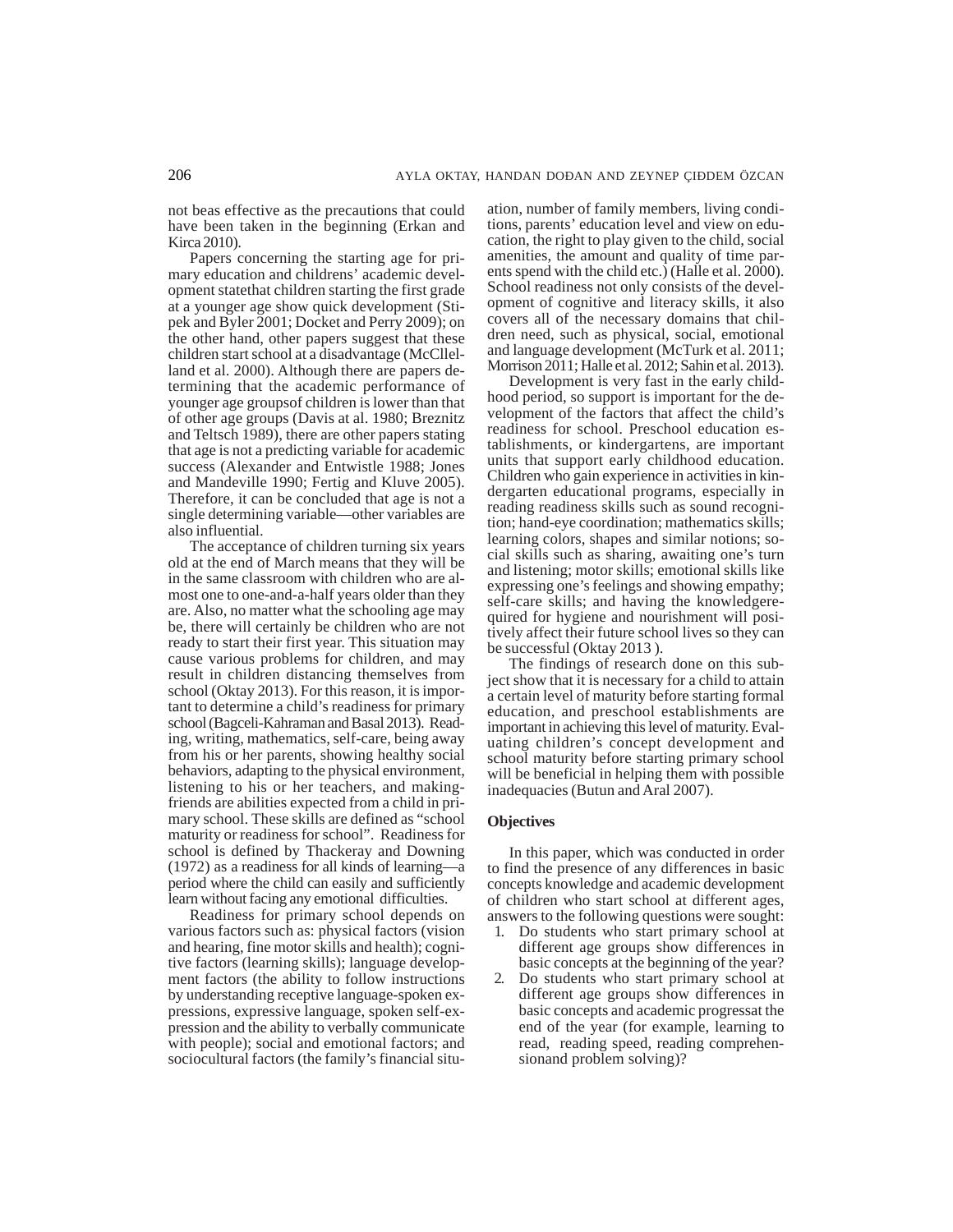3. At the end of the year, are there any differences in basic concepts and academic progress (for example, learning to read, reading speed, reading comprehension and problem solving) between children who had a preschool education and children who did not?

# **MATERIAL AND METHODS**

# **Participants**

The group analyzed in this paper consisted of 254 students who started the first gradeatthree different primary schools on the Anatolian side of Istanbul. Of these students, 111 (43.7%) were girls, while 143 (56.3%) were boys. Eleven (4.3%) of these students were 60-65 months old, 65 (25.6%) were 66-71 months old, 90 (35.4%) were 72-77 months old, and 88 (34.6%) were 78- 83 months old. The low number of children who were 60-65 months old  $(n=11)$  is due to the fact that some of them were removed from school by the request of their parents; these children were not included in the paper. Students 66-71 months old are referred to as Group 1; students 72-77 months old are referred to as Group 2; and students 78-83 months old are referred to as Group 3 hereafter. In the following sections of this paper, age groups will be represented with group names.

#### **Tools for Data Gathering**

The Bracken Basic Concept Scale-Expressive Form (the school readiness section that forms the first five subtests) was used to determine students' basic concepts knowledge and their school readiness level. Reading speed, reading comprehension and mathematical problem-solving measurement tools developed by experts were used to ascertain the childrens' academic development.

## *Bracken Basic Concept Scale-Expressive Form*

The Bracken Basic Concept Scale-Expressive Form, developed by Bruce A. Bracken (1984) for the evaluation of basic concepts development of children between 3.0 to 6.11 years old, was used for this paper. The scale consists of 10 subtests. The subtests are arranged as Colors, Letters/Sound, Numbers/Counting, Size/Comparison, Shapes, Direction/Position, Self/Social Awareness, Texture/Material, Quantity, and Time/ Sequence.The school readiness score,orSchool Readiness Composite (SRC), is determined by

the point total of the first five tests (Colors, Letters/Sound, Numbers/Counting, Size/Comparison and Shapes) (Bracken 1998, 2006; Bracken and Panter 2009). This section of the scale was used for this paper. The adaptation of the Bracken Basic Concept Scale-Expressive Form was done by Yoleri (2010). Test-retest correlation was found as *r*= 0.99 (*p*<.001) in reliability. Cronbach's alpha internal consistency coefficient was 0.91, and the Spearman-Brown two half-test correlation was 0.86. KR-20 reliability was calculated as 0.89. The analyses show that the scale is reliable and valid.The SRC section takes approximately 5to10 minutes to complete.

## *Reading Speed*

Reading speed is expressed by the number of words a child can read without making a mistake in a one-minute duration. For this paper, the text was chosen with the consent of the teachers, from a book recommended to first years by the Ministry of Education. Children were asked to read the text, and at the end of two minutes the number of words they read was counted and divided by two; thus, the number of words read in one minute was found.

#### *Reading Comprehension Test*

A 42-word text was chosen from storybooks recommended for first years with the teacher's consent, and seven questions within the scope of the five Ws and one H (what, why, where, when, who and how) were asked. Students read the story with no time limitation and were asked questions. One point was awarded for each correct answer, and zero points were given for each incorrect or non-answer.Two researchers did the scoring separately. Inter-scorer reliability of thetwo researchers was found to be 0.96.

# *Mathematical Problem-Solving Test*

In order to evaluate students' mathematical problem-solving skills, the Ministry of Education suggested five mathematical problems from a mathematics book for first graders. Each question was scored on a 4-point scale. A score of 4 was awarded if the calculation was correct, complete and clear; a score of 3 was awarded if the result was almost correct or a calculation error was present; a score of 2 was awarded if the calculation was halfway done and correct; a score of 1 was awarded if addition was done instead of subtraction, or viceversa (if the mathematical operation was correct);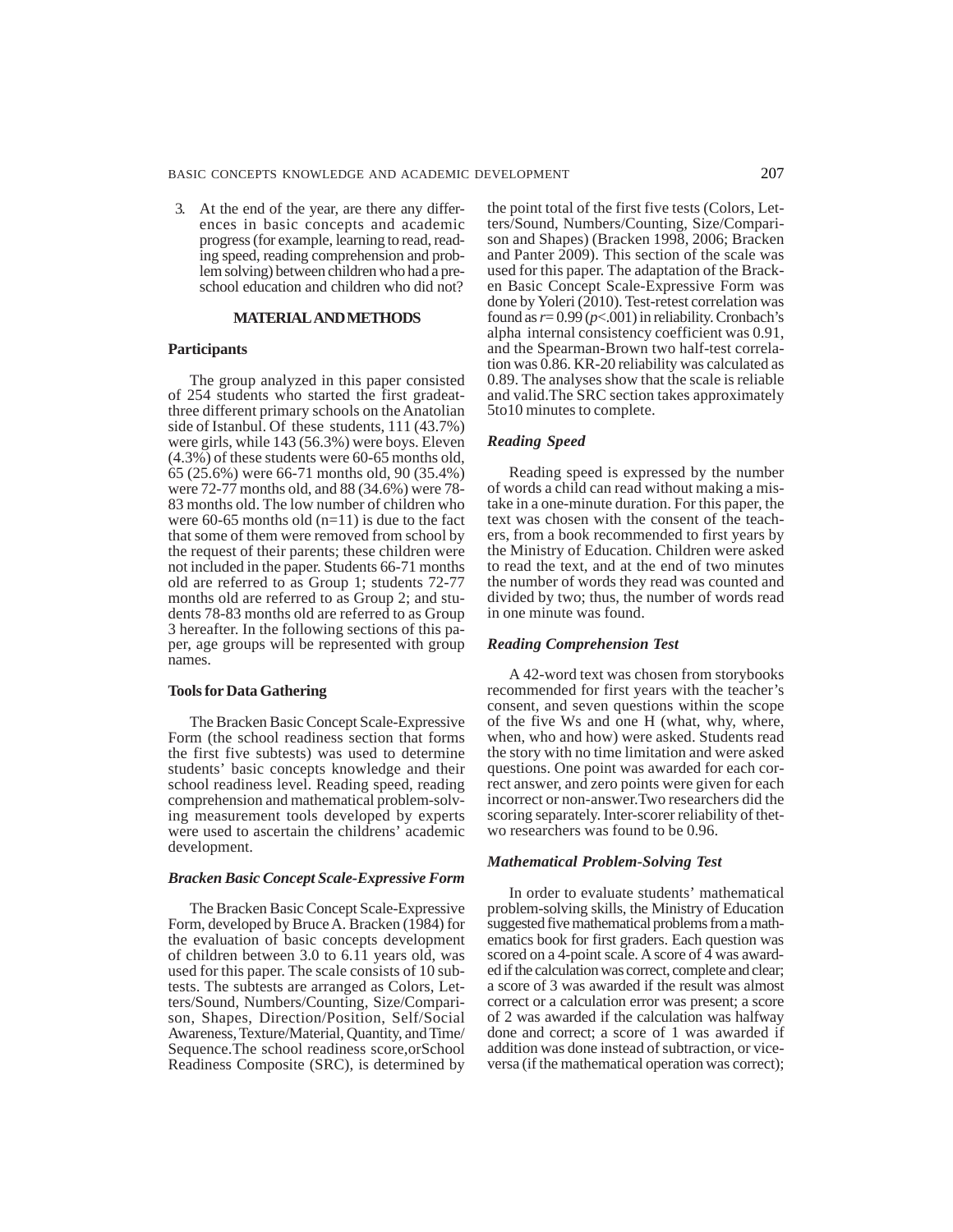and a score of 0 was awarded if the question was left unanswered or the entire operation was incorrect. Two researchers scored the tests separately. No difference was found between the scores of the two researchers.

A pre-application with data-gathering tools (excluding reading speed, reading comprehension and problem solving) was done at the beginning of the academic year (October 2012), and the final application was done at the end of the year (May 2013). The tools were applied individually in the classrooms.

## **Data Analysis**

The one-way analysis of variance (ANOVA) was used to determine whether there were any significant differences between the means of different age groups in basic concepts knowledge and academic development; the chi-square test was used to evaluate whether the ability to learn to read differs by age difference and preschool attendance; and an independent samples t-test was applied in order to see if basic concepts knowledge and academic development show any difference by attending preschool.

## **RESULTS**

The results of Table 1 show the presence of a difference by age group for the pretest of the Bracken Basic Concept Scale-Expressive Form's Numbers/Counting subsection  $[F_{(2-240)}=5.72]$ , p<.01], and no meaningful differences in other

| Table1: Students' ANOVA test results for bracken basic concepts – expressive form pre and post test |  |  |  |  |
|-----------------------------------------------------------------------------------------------------|--|--|--|--|
| scores by age groups                                                                                |  |  |  |  |

|                 |                  |                | Sum of<br>squares | sd             | Mean of<br>squares | F    | $\boldsymbol{p}$ | Source<br>of<br>differ-<br>ence |
|-----------------|------------------|----------------|-------------------|----------------|--------------------|------|------------------|---------------------------------|
| Pre-Test        | Colors           | Between groups | 349.14            | 2              | 174.57             | 1.73 | 0.18             |                                 |
|                 |                  | Within groups  | 24221.34          | 240            | 100.92             |      |                  |                                 |
|                 |                  | Total          | 24570.48          | 242            |                    |      |                  |                                 |
|                 | Letters/Sound    | Between groups | 389.85            | $\overline{2}$ | 194.93             | 2.03 | 0.13             |                                 |
|                 |                  | Within groups  | 23039.786         | 240            | 95.99              |      |                  |                                 |
|                 |                  | Total          | 23429.64          | 242            |                    |      |                  |                                 |
|                 | Numbers/Counting | Between groups | 1085.72           | $\overline{2}$ | 542.86             | 5.72 | 0.00             | $1 - 21 - 3$                    |
|                 |                  | Within groups  | 22777.74          | 240            | 94.91              |      |                  |                                 |
|                 |                  | Total          | 23863.45          | 242            |                    |      |                  |                                 |
|                 | Size/Comparison  | Between groups | 251.71            | $\overline{2}$ | 125.86             | 1.25 | 0.29             |                                 |
|                 |                  | Within groups  | 24228.41          | 240            | 100.95             |      |                  |                                 |
|                 |                  | Total          | 24480.13          | 242            |                    |      |                  |                                 |
|                 | <b>Shapes</b>    | Between groups | 134.52            | $\overline{2}$ | 67.26              | 0.66 | 0.52             |                                 |
|                 |                  | Within groups  | 24378.02          | 240            | 101.58             |      |                  |                                 |
|                 |                  | Total          | 24512.54          | 242            |                    |      |                  |                                 |
|                 | Total            | Between groups | 734.27            | $\overline{2}$ | 367.14             | 3.83 | 0.02             | $1 - 2$                         |
|                 |                  | Within groups  | 22988.15          | 240            | 95.78              |      |                  |                                 |
|                 |                  | Total          | 23722.42          | 242            |                    |      |                  |                                 |
| Post-Test Color |                  | Between groups | 329.20            | $\overline{2}$ | 164.60             | 1.62 | 0.20             |                                 |
|                 |                  | Within groups  | 24013.38          | 236            | 101.75             |      |                  |                                 |
|                 |                  | Total          | 24342.58          | 238            |                    |      |                  |                                 |
|                 | Letters/Sound    | Between groups | 645.22            | $\mathfrak{2}$ | 322.61             | 3.29 | 0.04             | $1 - 2$                         |
|                 |                  | Within groups  | 23114.82          | 236            | 97.94              |      |                  |                                 |
|                 |                  | Total          | 23760.04          | 238            |                    |      |                  |                                 |
|                 | Numbers/Counting | Between groups | 223.85            | 2              | 111.92             | 1.13 | 0.32             |                                 |
|                 |                  | Within groups  | 23341.18          | 236            | 98.90              |      |                  |                                 |
|                 |                  | Total          | 23565.03          | 238            |                    |      |                  |                                 |
|                 | Size/Comparison  | Between groups | 699.89            | $\mathfrak{2}$ | 349.94             | 3.46 | 0.06             |                                 |
|                 |                  | Within groups  | 23851.48          | 236            | 101.07             |      |                  |                                 |
|                 |                  | Total          | 24551.38          | 238            |                    |      |                  |                                 |
|                 | <b>Shapes</b>    | Between groups | 143.64            | $\overline{2}$ | 71.82              | 0.73 | 0.49             |                                 |
|                 |                  | Within groups  | 23353.14          | 236            | 98.95              |      |                  |                                 |
|                 |                  | Total          | 23496.78          | 238            |                    |      |                  |                                 |
|                 | Total            | Between groups | 602.50            | $\overline{c}$ | 301.25             | 3.05 | 0.06             |                                 |
|                 |                  | Within groups  | 23194.02          | 235            | 98.69              |      |                  |                                 |
|                 |                  | Total          | 23796.52          | 237            |                    |      |                  |                                 |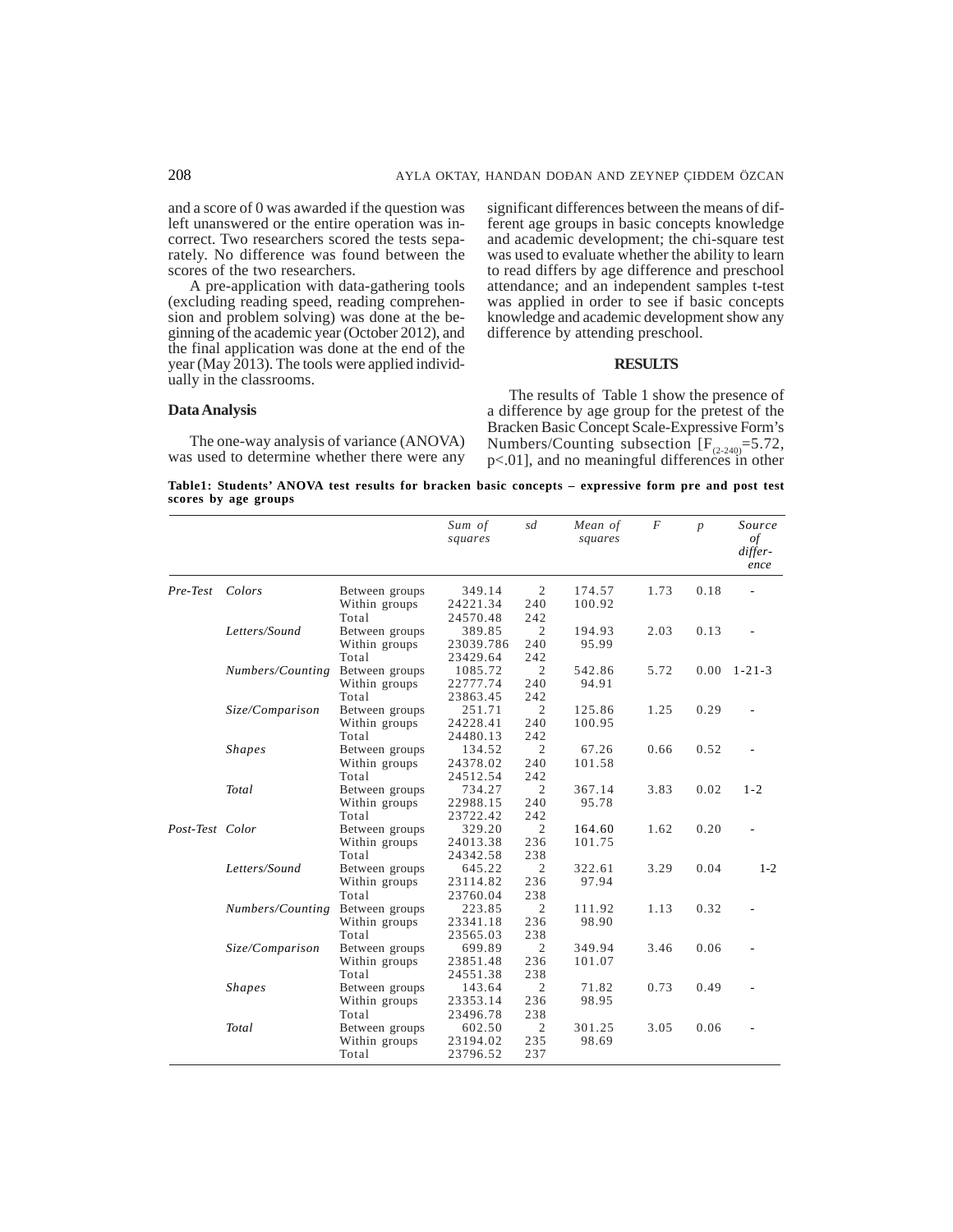subsections. According to Scheffe test results, which is applied to determine which groups have a difference amongst them, there is a difference between Group 1 ( $\overline{X}$ =48.17) and Group 2  $({\overline{X}}=51.19)$  that favors Group 2; and between Group 1 ( $\bar{X}$ =48.17) and Group 3 (X=50.24) that favors Group 3. No meaningful difference is present between the Groups 2 and 3. A significant difference between age groups  $[F_{(2-240)}=5.72,$ p<.05] is observed for the Bracken Basic Concept Scale-Expressive Form school readiness (total score) scale. According to Scheffe test results, which is applied to determine which groups have a difference amongst them, a difference between Group 1  $(X=47.09)$  and Group 2 (X=51.04) in favor of Group 2is found, and no meaningful difference is identified between other groups. Since there are no differences in other subtests, the difference in the total score may be caused by the Numbers/Counting subtest.

The results of the analyses only show a meaningful difference  $[F_{(2,236)}=3.29, p<.05]$  in first grade students' posttest scores for the Bracken Basic Concept Scale-Expressive Form's Letters/Sound subsection, and show no significant difference between age groups for other subtests and school readiness subtest total scores. According to Scheffe test results, a difference is identified between Group 1 ( $\overline{X}$ =47.77) and Group 2  $({\overline{X}}=51.94)$  in favor of Group 2.

According to the results of the analyses, the percentage of the inability to learn to read for Group 1 students seems to be higher than that of Group2 (Table 2). However, according to chisquare test results, there is no meaningful correlation between learning to read and age group  $(\chi^2=0.143, p>0.05)$ . This result shows that all students were able to read.

|  | Table 2: Students' Chi-square test results for their |  |  |  |  |
|--|------------------------------------------------------|--|--|--|--|
|  | success in learning to read by age groups            |  |  |  |  |

|             |               | Did not<br>read | Read | Total |
|-------------|---------------|-----------------|------|-------|
| Group One   | N             | 18              | 44   | 62    |
|             | $\%$          | 29              | 71   | 100   |
| Group Two   | N             | 14              | 74   | 88    |
|             | $\frac{0}{0}$ | 15.9            | 84.1 | 100   |
| Group Three | N             | 17              | 69   | 86    |
|             | $\frac{0}{0}$ | 19.8            | 80.2 | 100   |
| Total       | N             | 49              | 187  | 236   |
|             | $\frac{0}{0}$ | 20.8            | 79.2 | 100   |

Table 3 indicates that students' reading speed scores show no meaningful difference by age group  $[F_{(2-233)}=2.75, p>0.05]$ . However, a meaningful difference is observed in reading comprehension scores by age group  $[F_{(2-233)}=4.37, p<.05]$ . According to Scheffe test results, a difference is identified between Group 1 (X=47.18) and Group  $3(\overline{X}=51.34)$  in favor of Group 3. Similarly, a meaningful difference is observed for students' mathematical problem-solving scores by age group  $[F_{(2,05)}=5.29, p<0.1]$ . According to Scheffe test results, differences are identified between Group  $1$  (=46.39) and Group 2 (X=50.78) in favor of Group 2, and between Group 1 ( $\overline{X}$ =46.39) and Group 3  $(=51.76)$  in favor of Group 3.

According to the students' chi-square test results for the correlation between their preschool attendance and their age group, it is observed that a differentiation exists for students' preschool attendance by their age group  $(\chi^2 = 8.83, \text{ p} < .05)$ , and that the preschool attendance percentage for students in Group1 is much lower than those in Groups 2 and 3 (Table 4).

Students' t-test results for Bracken Basic Concept Scale-Expressive Form school readiness

**Table 3: ANOVA test results for reading speed, reading comprehension and problem solving scores by age groups students'**

|              |                        |                   | Sum of<br>squares | sd              | Mean of<br>squares | F   | $\boldsymbol{p}$ | Source<br>οf<br>differ-<br>ence |
|--------------|------------------------|-------------------|-------------------|-----------------|--------------------|-----|------------------|---------------------------------|
| PReading     | Between groups         | 525.4<br>22284.36 | 2<br>233          | 262.71<br>95.64 | 2.75               | .07 | ٠                |                                 |
| <i>Speed</i> | Within groups<br>Total | 22809.79          | 235               |                 |                    |     |                  |                                 |
| Reading      | Between groups         | 698.236           | 2                 | 349.12          | 3.54               |     | $.03 \quad 1-3$  |                                 |
| Compre-      | Within groups          | 22963.51          | 233               | 98.5            |                    |     |                  |                                 |
| hension      | Total                  | 23661.75          | 235               |                 |                    |     |                  |                                 |
| Problem      | Between groups         | 1009.44           | 2                 | 504.72          | 5.29               |     | $.011 - 21 - 3$  |                                 |
| Solving      | Within groups          | 19570.92          | 205               | 95.4            |                    |     |                  |                                 |
|              | Total                  | 20580.3           | 207               |                 |                    |     |                  |                                 |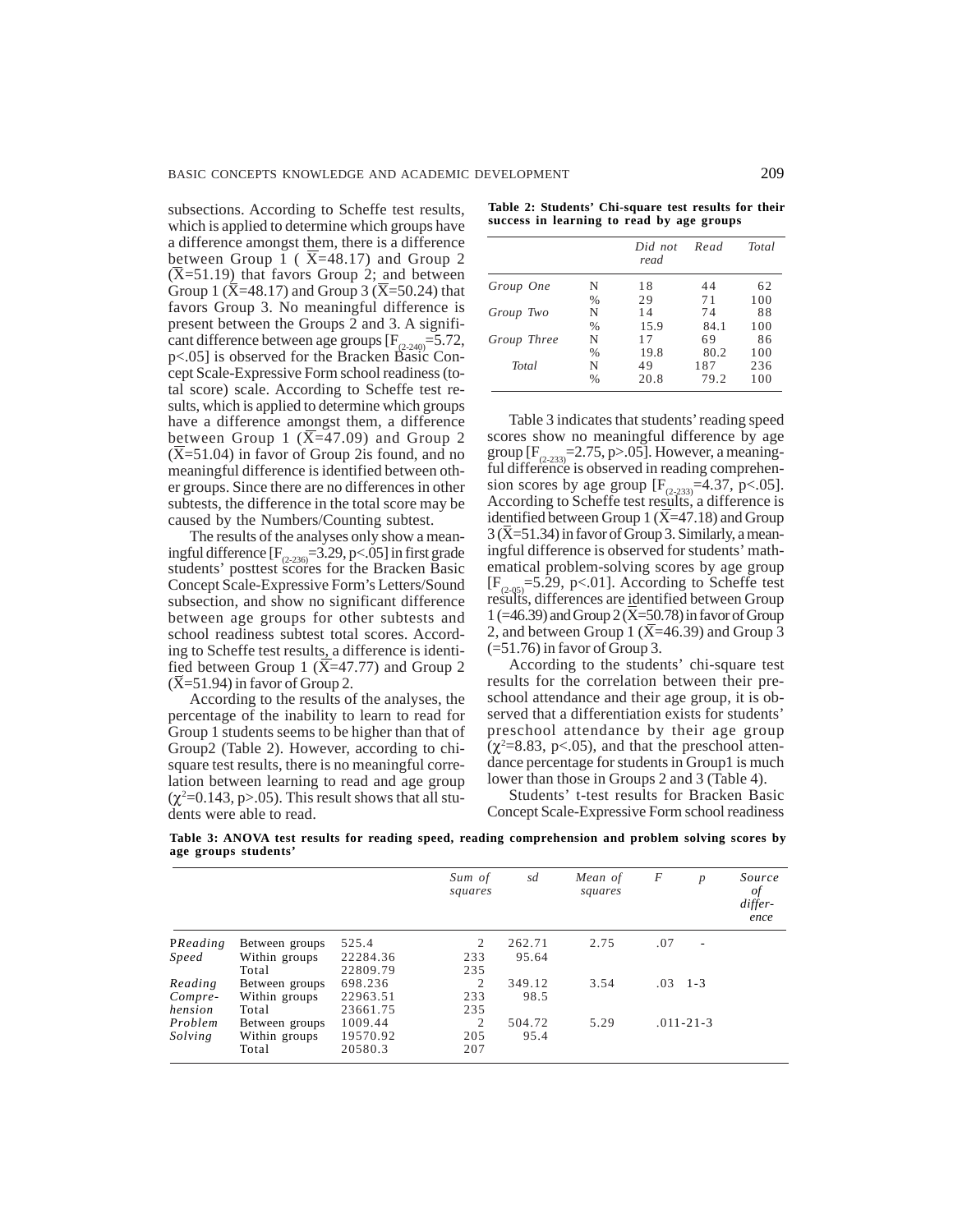**Table 4: Students' Chi-Square test results for their preschool attendance by age**

|             |               | <b>Not</b><br>attended<br>preschool | Attended<br>preschool | Total |
|-------------|---------------|-------------------------------------|-----------------------|-------|
| Group One   | N             | 40                                  | 25                    | 65    |
|             | $\frac{0}{0}$ | 61.5                                | 38.5                  | 100   |
| Group Two   | N             | 34                                  | 56                    | 90    |
|             | $\%$          | 37.7                                | 62.2                  | 100   |
| Group Three | N             | 39                                  | 49                    | 88    |
|             | $\%$          | 44.3                                | 55.7                  | 100   |
| Total       | N             | 113                                 | 130                   | 243   |
|             | $\%$          | 46.5                                | 53.5                  | 100   |

subtests, final tests and total scores by their school attendance given in Table 6 show that students who attended preschool have significantly higher scores in each subsection and in total scores than students who did not attend preschool ( $p < .001$ ).

Students' t-test results for reading speed, reading comprehension and problem-solving scores by their school attendance show that students who attended preschool are significantly more successful in every field than those who did not attend preschool  $(t_{(244)} = 7.89, \text{ p} < 0.001;$  $t_{(244)} = -6.63$ , p<.001;  $t_{(244)} = -6.65$ , p<.001).

# **DISCUSSION**

This paper was conducted to analyze the basic concepts knowledge and academic development of students from different age groups who start their first year of school.When students' basic concepts knowledge are compared, a significant difference in terms of the Numbers/Counting subtest is observed between age groups, while no meaningful difference is found for other concepts (Colors, Letters/Sound, Size/Comparison and Shapes). It is determined that Group 1 (66-71 month-olds) has a meaningful difference compared to Group 2 (72-77 month-olds) and Group 3 (78-83 month-olds), and that this difference favors Group 1. No meaningful difference is found between Groups 2 and 3. In terms of school readiness, a meaningful difference between Groups 1 and 2, in favor of group 2, is found in the pretest. No meaningful difference exists for the other groups. It is believed that this difference is caused by the Numbers/Counting subtest. In the last test, the existence of a difference is observed only for Letters/Sound, and no difference is present for the other concepts and school readiness. This difference was between Group 1 and Group 2, and favored Group 2.

The first year mathematics course consists of addition, subtraction and solving problems with two operations. Knowledge of numbers up to three digits, counting objects shown in a picture, and telling the amount are expected in the-Bracken Basic Concept Scale's Numbers/Counting subtest. Recognizing numbers and stating the amount of objects are lower-level skills compared to abilities like addition, subtraction and

**Table 5: Student's t test results of Bracken Basic Concepts Scale – expressive form, reading speed, reading comprehension, and problem solving final test results by their school attendance**

|                                | Preschool<br>attendance | N   |          | S        |     |            |
|--------------------------------|-------------------------|-----|----------|----------|-----|------------|
| Color                          | Attended                | 119 | 46.3611  | 12.06079 | 249 | $-5.82***$ |
|                                | Not attended            | 132 | 53.2805  | 6.07777  | 249 |            |
| Letter/Sound                   | Attended                | 119 | 46.3679  | 6.01797  | 249 | $-5.81***$ |
|                                | Not attended            | 132 | 53.2744  | 11.63748 | 249 |            |
| Numbers/Counting               | Attended                | 119 | 45.8567  | 10.72253 | 249 | $-6.77***$ |
|                                | Not attended            | 132 | 53.7352  | 7.59103  | 249 |            |
| Size/Comparison                | Attended                | 119 | 46.7370  | 11.18914 | 249 | $-5.15***$ |
|                                | Not attended            | 132 | 52.9417  | 7.72497  | 249 |            |
| Shape                          | Attended                | 119 | 46.7073  | 10.29027 | 249 | $-5.21***$ |
|                                | Not attended            | 132 | 52.9684  | 8.75960  | 249 |            |
| Total                          | Attended                | 119 | 359.9160 | 98.17397 | 249 | $-8.33***$ |
|                                | Not attended            | 132 | 460.7576 | 93.60972 | 249 |            |
| Reading Speed                  | Attended                | 117 | 45.2768  | 7.64012  | 244 | $-7.89***$ |
|                                | Not attended            | 129 | 54.2838  | 9.98107  |     |            |
| Reading Comprehension Attended |                         | 117 | 45.9064  | 10.37274 | 244 | $-6.63***$ |
|                                | Not attended            | 129 | 53.7128  | 8.04296  |     |            |
| Problem Solving                | Attended                | 98  | 45.4682  | 9.11044  | 214 | $-6.65**$  |
|                                | Not attended            | 118 | 53.7637  | 9.13564  |     |            |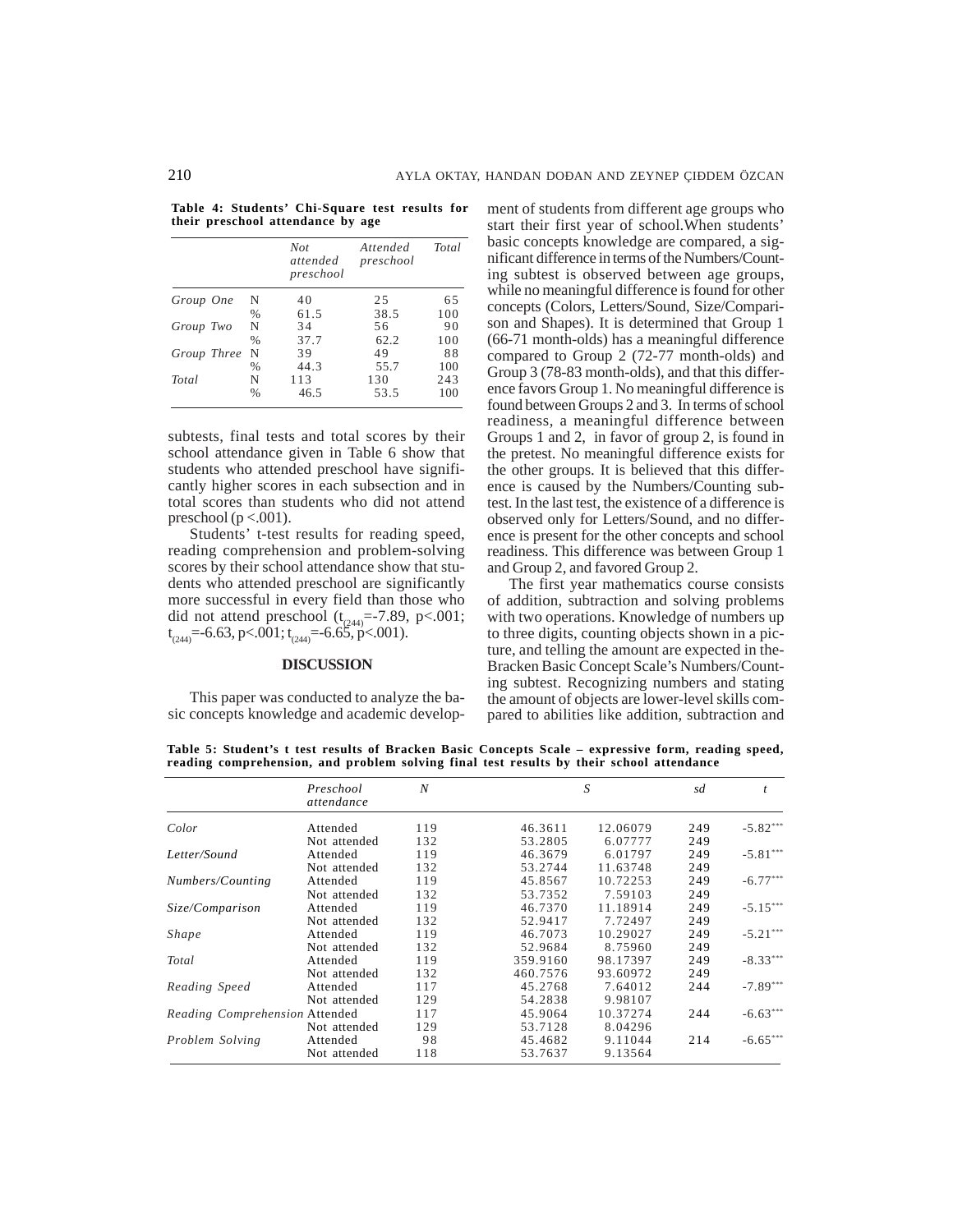problem solving. For this reason, it is believed that there is no difference between students by the end of the year.

At the end of an 8 month long educational year, it was observed that all children's Colors, Numbers/Counting, Size/Comparison and Shapes concepts had developed and the school readiness level had become equal amongst all age groups. This is due to the fact that healthy 66 month-old children eventually gain these concepts. Developmental scales also support this situation.

Teaching letters is not carried out in school readiness activities, especially in preschool education, as it is in Europe and the USA. Only phonetic awareness activities are taught, and the beginning, end and middle sounds of names for objects are given by auditory methods. For this reason, children start school without being taughtthe letter-sound relation. A child may not be able to learn letters even though he or she received a preschool education. It may be thought that the absence of a difference between groups in the Letters/Sound subtest's pretest is due to this matter. When learning the letters,the effectiveness of age is thought to be the reason for the significant difference between Group 1and Groups 2 and 3 in the final test.

Evaluations done at the end of the academic year found that 79.2 percent of the students learned to read, while 20.8 percent did not. No meaningful difference was found between learning to read and age group. During a meeting with the first grade teachers of the students who participated in this paper, teachers stated that after completing the 3-month long preparation course, they allocated a large amount of time to literacy in contemplation of any negative effects on the younger age group.They also slowed the program down, frequently did repetitions, and waited for all of the children to obtain the literacy skills. The age difference was no longer an important factor when learning to read, due to the time allocated for reading.

No significant difference by age group was found when students' reading speed was analyzed. The average reading speed for all students who started to read was 25.02 words per minute. In their paper, Erden et al. (2002) stated that the average reading speed of first-year children was 45.33 words per minute. Slowing the program down and allocating more time to reading resulted in learning reading delayed to the second semester. This situation may have negatively affected the reading speed.

Reading comprehension differs by age group. This difference was determined to be between Group 1 and Group 3, and favors Group 3. It is meaningful that no difference exists between Group 1 and Group 2, so it may be necessary to reach a certain age in order to learn reading comprehension. Knowing the meaning of a word that is read is not enough for reading comprehension. Aside from knowing the meaning of a word, word comprehension, word evaluation, understanding reading, mentally structuring a sentence, and making correlations between words are also required skills (Yilmaz 2008).

In a paper that shows results similar to the findings of this work, Morrison et al. (1997) studied the time taken by younger and older students who started their first year and learned to read; itwas found that older students are slightly more successful in reading than younger students. There are papers stating that age is an important factor for reading comprehension, not only for children but also for adults (Hannon and Daneman 2009).

A meaningful difference by age group is found between groups for problem-solving skills. This difference is determined to be between Groups 1 and 2 in favor of Group 2, as well as between Groups 1and 3 in favor of Group 3. No difference is observed between Groups 2 and 3. These findings are similar to the reading comprehension results. The younger age group has a lower success level compared to the other groups. This finding is also supported in the Morrison et al. (1997) paper on mathematics. Bloom (1995) also presented a correlation between students' success in reading comprehension and mathematics (cited inYilmaz 2008). In her paper on childrens' readiness for primary education based ontheir skills in mathematics, Unutkan (2007) determined that 5-year-old children have lower skills in mathematics than other age groups. Ari (2014) identified that students who lacked readiness were found to have difficulty performing activities and often finished their work late; hence, they felt boredom, reluctance and lacked self-confidence.

The relationship between students' preschool attendance and their age group is studied, and it is found that students in Group 1 have a lower percentage of preschool attendance compared to the other two groups. In Turkey, pre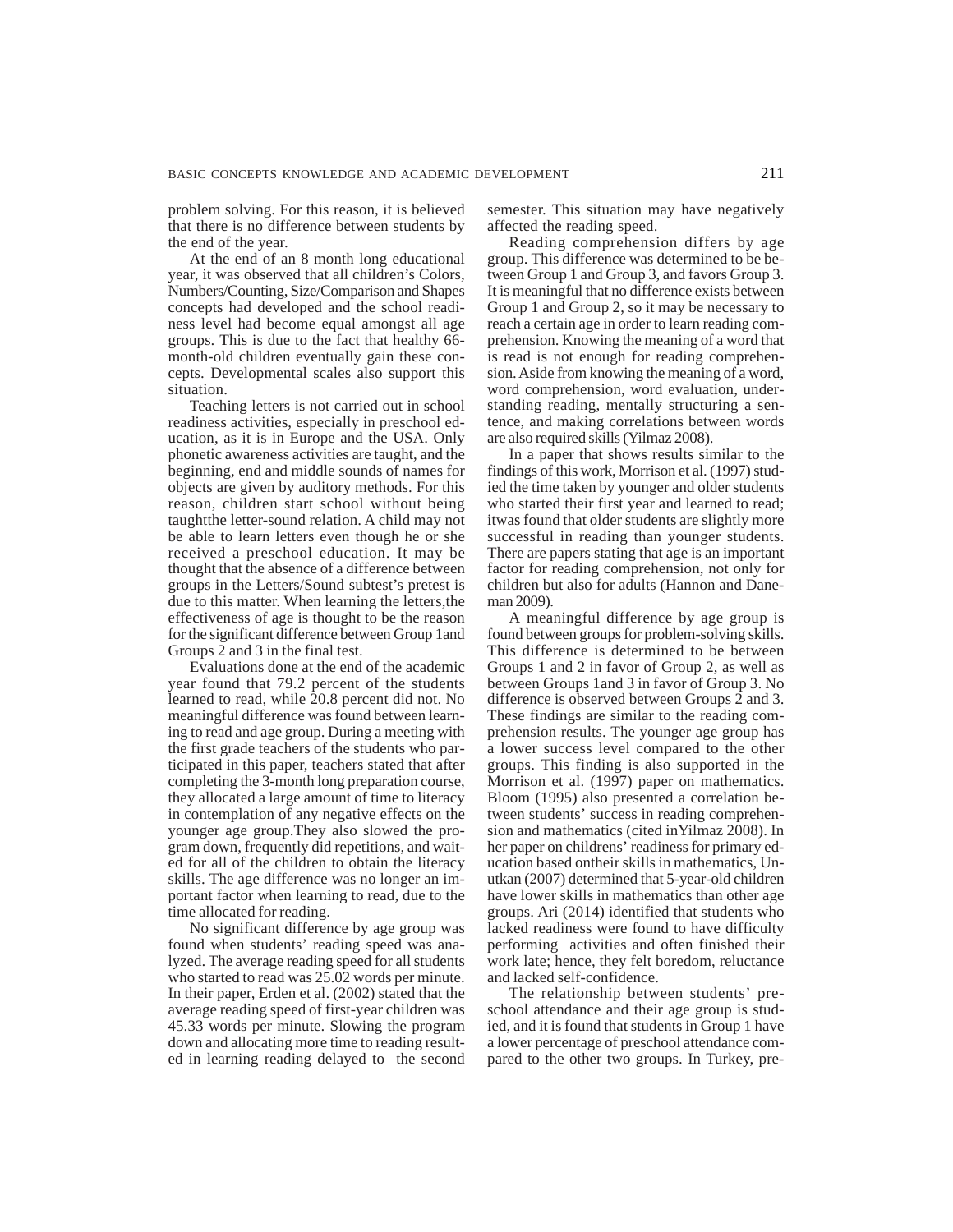school education begins by attending a preparation class for one year. Starting as a first-year student instead of attending a preparatory class has made it difficult for younger children to benefit from preschool. However, because of their age, the other two groups had a better opportunity to benefit from preschool education.

It was observed that students who attended preschool had more success in all measurement tools compared to students who did not attend preschool. The existence of a positive effect of early childhood education on a child's cognitive development has also been supported by papers.For example, in her paper, Unutkan (2003) determined that—compared to those with no preschool education—children who had apreschool education started primary education more prepared, and passed primary education more smoothly even when they came from an unfortunate background. Similarly, in their paper, File and Gullo (2002) showed that children starting preschool at the ages of three and four are more successful than the children starting at the age of five. It was stated that the early childhood years are indispensable in literacy education, and activities done during the early childhood period are important for the development of literacy skills (Unutkan 2013).

This paper shows us that 66-month-old children can be ready for school, and that they can succeed at learning to read during the educational period with the aid of a teacher's strong interest and support. However, this result does not show that they will be successful in attaining success in reading comprehension and mathematical problem solving, which is required to succeed in the second grade curriculum. Childrens' attendance in primary school at an early age results in insufficient benefits from preschool education or complete non-attendance in preschool; this means denying all experiences and papers showing the importance of preschool education giving a child the opportunity to attain apreschool education at least one year before starting primary school must be accepted as the child's right. The academic success of the second and third years of 66-month-olds—or older children who started school during the 2012-2013 academic year—can be monitored; their social and emotional developments, which are not addressed in this paper, can also be evaluated.

Bagçeli-Kahraman and Basal (2013) have stated that some children are not ready for the first grade; starting them anyway can cause various problems that might distract the child from school.

As a result of the completed research and the negative feedback given by teachers shortly after the implementation, the Ministry of Education changed the second paragraph of the Regulation on Primary Education Institutions' 15<sup>th</sup> article, which was promulgated on 27 August 2003 in the Official Gazette no: 25212 (MEB 2013):

*"With a petition written by the parents for 66-67 and 68 month old children, and with a medical report certifying as "not ready to start primary school" for 69, 70 and 71 month old children, headships can postpone the registration of children who are eligible for a registration by age for one year, or orientate them to preschool education."*

After the age five law was implemented for two yearsfrom1983-1985, these practices were abandoned because of the problems experienced (Güçlü 2012).

However, the accumulated knowledge of educational sciences along with present technological conditions developed education policies to the point wherethe trial and error method wascompletely dropped. An education carried out with decisions supported by a scientific community will beget an undisturbed and safe development for children throughout their academic lives.

If starting at the age of five for first grade continues, however, arrangements need to be made on thefollowing issues, among many others: Because having students with different levels of readiness in the same class negatively affects students, teachers and the learning process, different first grade classes must be established according to age and/or level of readiness. Next, the class schedule should be revised according to different age–readiness groups, with the course materials accurately reflecting each specific group (Ari 2014).

## **CONCLUSION**

To conclude, while the starting age for school does not cause much difference in learning basic concepts, primary schools' target gains do not consist of these. The starting age for school causes significant differences in terms of highlevel cognitive processes such as problem solving and reading comprehension. The student must reach a certain level of maturity in order to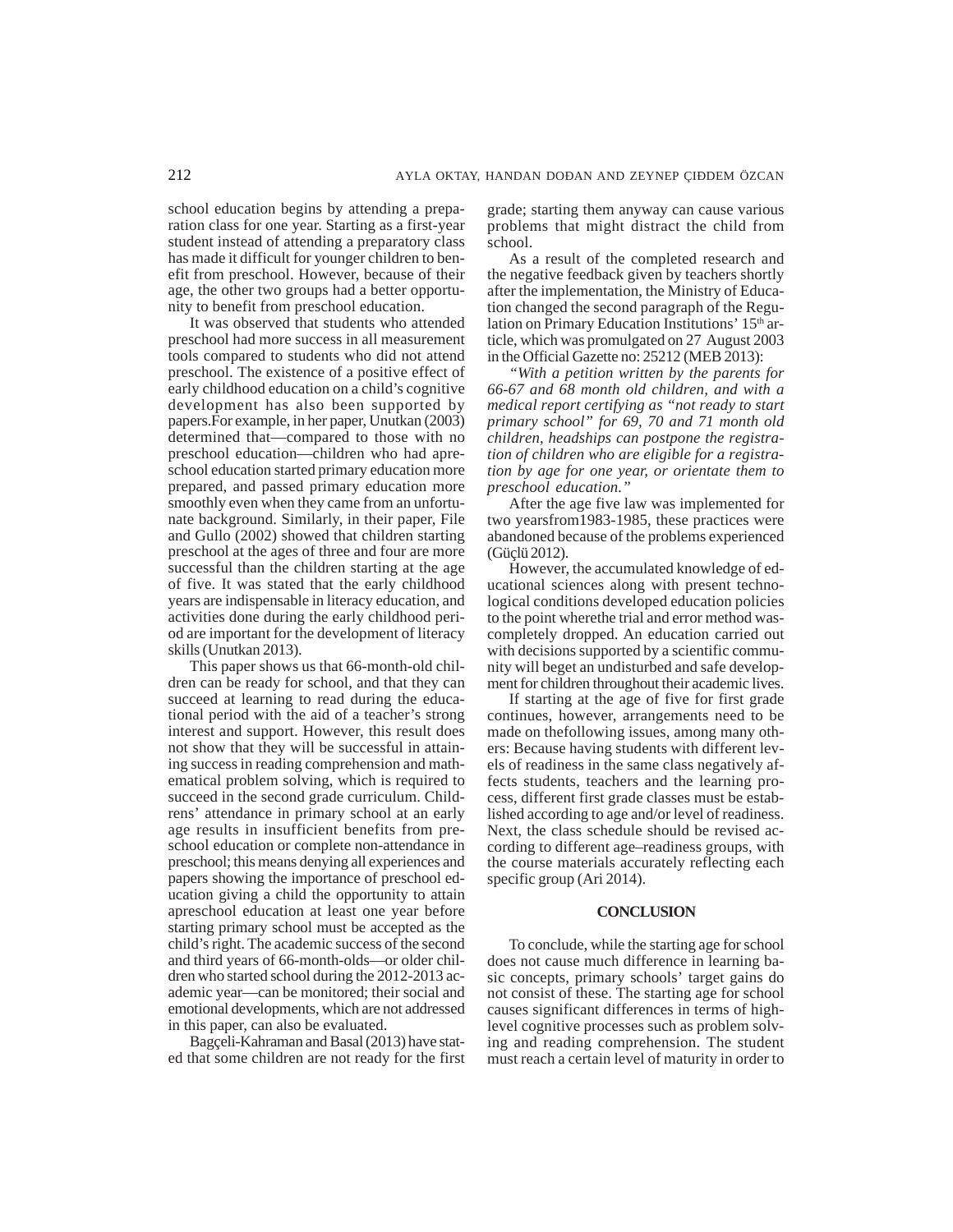gain these types of cognitive processes, which are expected during the first year. The existence of individual differences between children must never be forgotten; the Turkish educational system must take this into account. Making decisive legal regulations will give a sufficient amount of opportunity to children so they can benefit from early childhood education, and this is indispensable.

## **RECOMMENDATIONS**

- 1. Follow-up papers can be done to see the academic development of students who start primary school at different age groups.
- 2. The academic development of students who start primary education at an early age, including those from different countries, can be compared.
- 3. In this paper only the academic development of students was taken into consideration. Other variables including emotional and social development must also be taken into consideration.

## **REFERENCES**

- Alexander KL, Entwistle DR 1988. Achievement in the first 2 years of school: Patterns and processes. *Monographs of Society for Research in Child Development,*53(2):
- Ari A 2014. Teacher views about the starting age of the first grade elementary school. *Educational Sciences: Theory and Practice*, 14(3): 1043-1047.
- Balci A 2011. *Karsilaþtirmali Egitim Sistemleri*. Ankara: Pegem Akademi. Bagçeli-Kahraman P, Basal HA 2013. Okula hazir bulunuþlugu degerlendirme testinin uyarlama çalismasi. *International Journal of Social Science*, 6(1): 889-911.
- Bracken BA 1984. *Bracken Basic Concept Scale*. Chicago: The Psychological Corporation.
- Bracken BA 1998. *Bracken Basic Concept Scale-Revised, Examiner's Manual.* The Psychological Corporation. Texas: Harcourt Brace and Company.
- Bracken BA 2006. *Bracken Basic Concept Scale Expressive Manual.*Texas: Pearson Inc.
- Bracken BA, Panter JE 2009. Validity of the Bracken school readiness assessment for predicting first grade readiness. *Psychology in the Schools*, 46(5): 397- 409.
- Breznitz Z, Teltsch T 1989. The effect of school entrance age on academic achievement and social-emotional adjustment of children: Follow-up study of fourth graders. *Psychology in the Schools,* 26: 62- 68.
- Bütün A, Aral N 2007. Bracken temel kavram ölçegi gözden gecirilmis formunun alti yas çocuklari için

uyarlama çalismasi. *Hacettepe Üniversitesi Egitim Fakültesi Dergisi,* 32: 42-51.

- Davis BG, Trimble CS, Vincent DR 1980. Does age of entrance affect school achievement? *The Primary School Journal,* 80: 133-143.
- Dockett S, Perry B 2009. Readiness for school: A relational construct. *Australasian Journal of Early Childhood,* 34(1): 20-26.
- Erden G, Kurdoglu F, Uslu R 2002. Ilkögretim okullarina devam eden Türk çocuklarinin sinif düzeylerine göre okuma hizi ve yazim hatalari normlarinin gelistirilmesi. *Türk Psikiyatri Dergisi,* 13(1): 5-13.
- Erkan S, Kirca A 2010. Okul öncesi egitimin ilkögretim birinci sinif ögrencilerinin okula hazir bulunusluklarina etkisinin incelenmesi. *Hacettepe Üniversitesi Egitim Fakültesi Dergisi,* 38: 94-106.
- EURYDICE 2012. *Key Data on Education in Europe. EACEA P9.* Brussels: Education, Audio-visual and Culture Executive Agency.
- Fertig M, Kluve J 2005. The Effect of Age at School Entry on Educational Attainment in Germany. 27, *RWI Discussion Papers,* Rheinisch-Westfälisches Institut für Wirtschaftsforschung
- File N, Gullo DF 2002. A comparison of early childhood and elementary education students' beliefs about primary classroom teaching practices. *Early Childhood Research Quarterly,* 17(1): 126-137.
- Güçlü A 2012. 4+4+4'te son karari kim verecek? *Milliyet Gazetesi*, August 11, 2012, P.5.
- Halle TG, Hair EC, Wandner LD,Chien, NC 2012. Profiles of school readiness among four-year old Head Start children. *Early Childhood Research Quarterly*, 27(4): 613-626.
- Halle T, Zaslow M, Zaff J, Calkins J 2000. School readiness. In: C Emig (Eds.): *Helping Communities Get Children Ready for School and Schools Ready for Children.* Washington: Trends Child Research Brief, pp. 185-187.
- Hannon B, Daneman M 2009. Age related changes in reading comprehension: An individual differences perspective. *Experimental Aging Research,* 35: 432- 456.
- Jones M, Mandeville K 1990. The effect of age at school entry on reading achievement scores among South Carolina students. *Remedial and Special Education,* 11: 56-62.
- Kahraman PB, Basal HA 2013. The adaptation study of school readiness evaluation test to Turkish. *International Journal of Social Science,* 6(1): 889- 911.
- Mc Clelland MM, Morrison FJ, Holmes DL 2000. Children at risk for early academic problems: The role of learning related social skills. *Early Childhood Research Quarterly,* 15: 307-329.
- MEB 2013 August 14. *Milli Egitim BakanligiIlkögretim Kurumlari Yönetmeliginde Degiþiklik Yapilmasina Dair Yönetmelik*. No. 28735, Ankara: Meb.
- Morrison FJ, Griffith E, Alberts DM 1997. Nature-nurture in the classroom: Entrance age, school readiness, and learning in children. *Developmental Psychology*, 33: 254–262.
- McTurk N, Lea, T, Robinson G, Nutton G, Carapetis JR 2011. Defining and assessing the school readiness of indigenous Australian children. *Australasian Journal of Early Childhood*, 36(1): 69-76.
- Morrison GS 2011. *Early Childhood Education Today.* Upper Saddle River, N.J: Merrill/Prentice Hall.